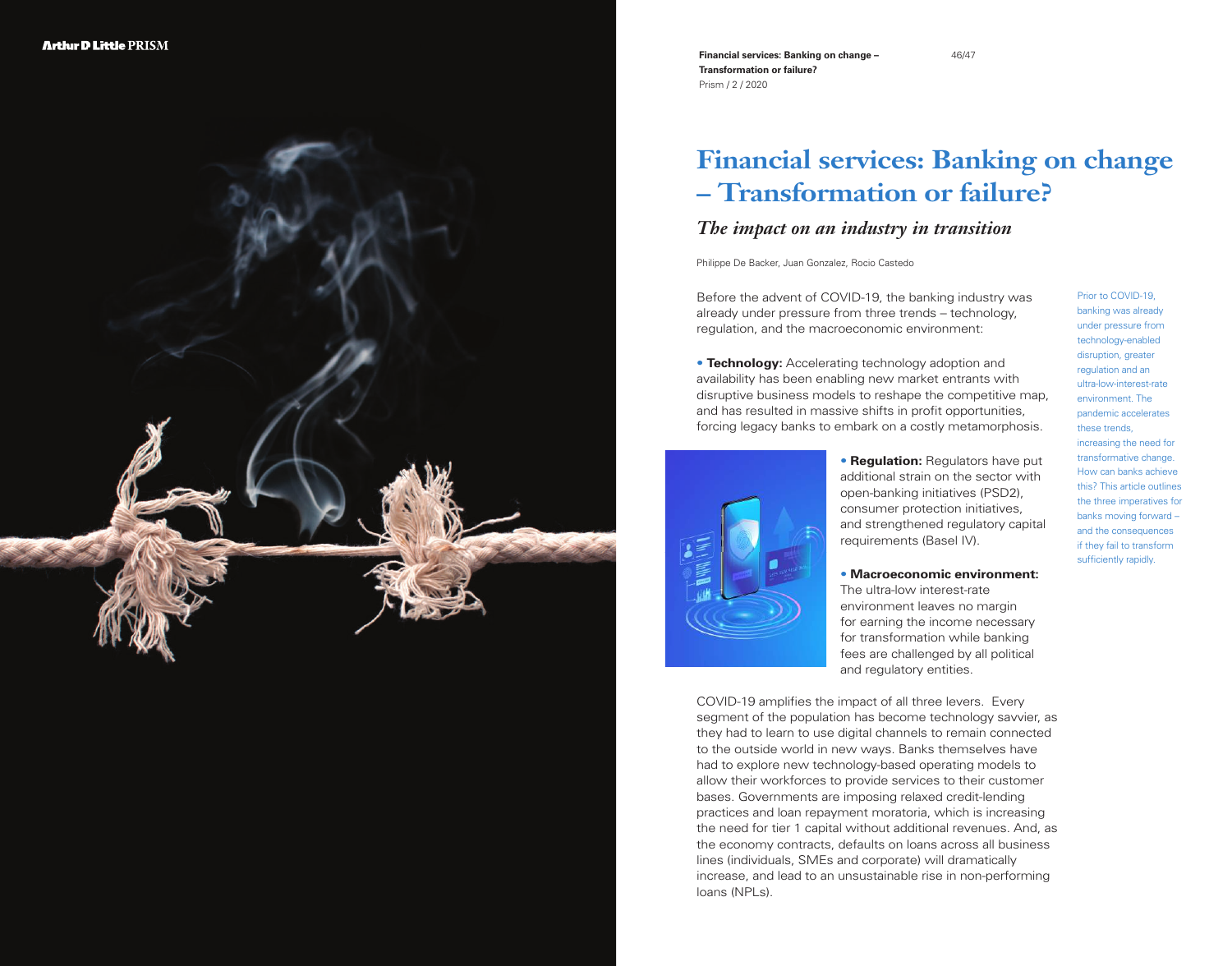Even if banks are not the root cause of this crisis, they could be among the worst hit by it, forced to carry the losses from all industries in the medium term. Banks therefore need to be part of the solution to restart the economy once markets are fully reopened. To achieve this, banks need to shore up their capital structure to withstand the impeding NPL onslaught while transforming to become more virtual and flexible. They need to reshape their revenue and cost models to survive eroding margins and implement long-overdue technology transformation. Speed is paramount because time is running out.

#### **The imperative of a strengthened balance sheet**

Banks entered the COVID-19 crisis with robust balance sheets. Stress-test scenarios carried out in 2018 expected fully loaded capital ratios to remain well above 8 percent in 2020. (See Figure 1.) However, these estimates did not consider the severe impact of the COVID-19 standstill. The expectation of large losses during Q1 2020 could lead to a significant reduction in banks' capital ratios, well below even the worst-case scenarios considered.



**Figure 1: Comparison of fiscal-policy response size (as percentages of GDP) versus estimated "acid test" results (as percentages of fully loaded CET I capital)**

**Financial services: Banking on change – Transformation or failure?**  Prism / 2 / 2020

Although some form of regulatory relief might be possible, the 2008 financial crisis taught regulators (and politicians) a hard lesson. We should therefore expect that banks will be required to strengthen their capital bases to better resist the impact of the crisis. Raising additional capital without excessive shareholder dilution will be a challenge. Many banks, particularly in the west, trade below net tangible book value, and even if they are delivering ROE in excess of 9–10 percent, capital markets are slamming their valuations given their perceived inability to transform quickly. In order to rebase their valuations, banks need to come up with fast and credible transformation roadmaps towards virtual and flexible banking.

# **COVID-19 accelerates the transformation towards virtual and flexible banking**

For several years, digital banking was seen as a solution to the distribution paradigm of delivering client convenience and ease of transactions. Digitalization provided banks with a way of migrating customers to lower-cost channels with the hope of decreasing their costs to acquire and serve them.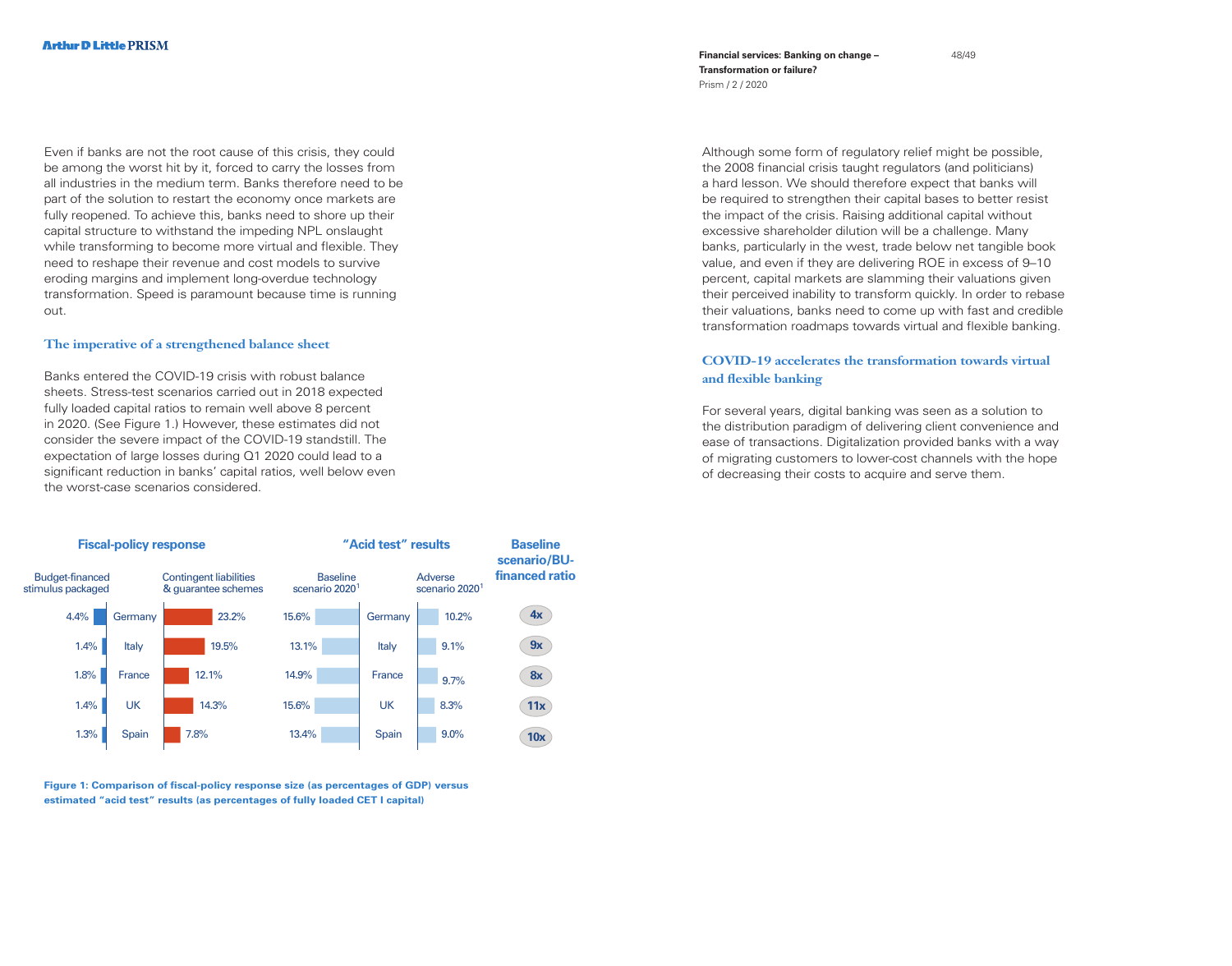**Financial services: Banking on change – Transformation or failure?**  Prism / 2 / 2020

# However, banks behaved as though this industry shift would take decades, seeing digital platforms as complementary to their existing branch networks. (See Figure 2) As part of their digital strategies, some banks also converted part of their standard branch networks to new co-working spaces, such as the Santander "Work-Cafés" and Virgin "Money Lounges", in order to offer broader banking experiences.

The lockdown changed all that. Customer segments that historically would not have considered remote channels their primary form of interaction had no choice but to shift online. Retail banks therefore now have to rush into full digital engagement, as well as review their bank portfolios and service delivery to be more personalized and relevant at all stages of their customers' life cycles.



The implication for banks is daunting across all dimensions. There will be an accelerated switch in the omni-distribution channel mix, moving from a branch network supported by digital channels to digital channels supported by a limited branch network (Figure 3). If well implemented, this could pay handsome dividends through significant non-technology cost savings (as shown in Figure 4), accelerated customer onboarding and effective product cross-sell ratios. Unlike traditional rivals, best-in-class neo banks would achieve a cross-sell ratio of almost two products per customer, despite having more limited product ranges.

# **Branch network decrease (2009–2018)**

Commercial bank branches per 100,000 adults



# **Internet banking penetration increase (2009–2019)**

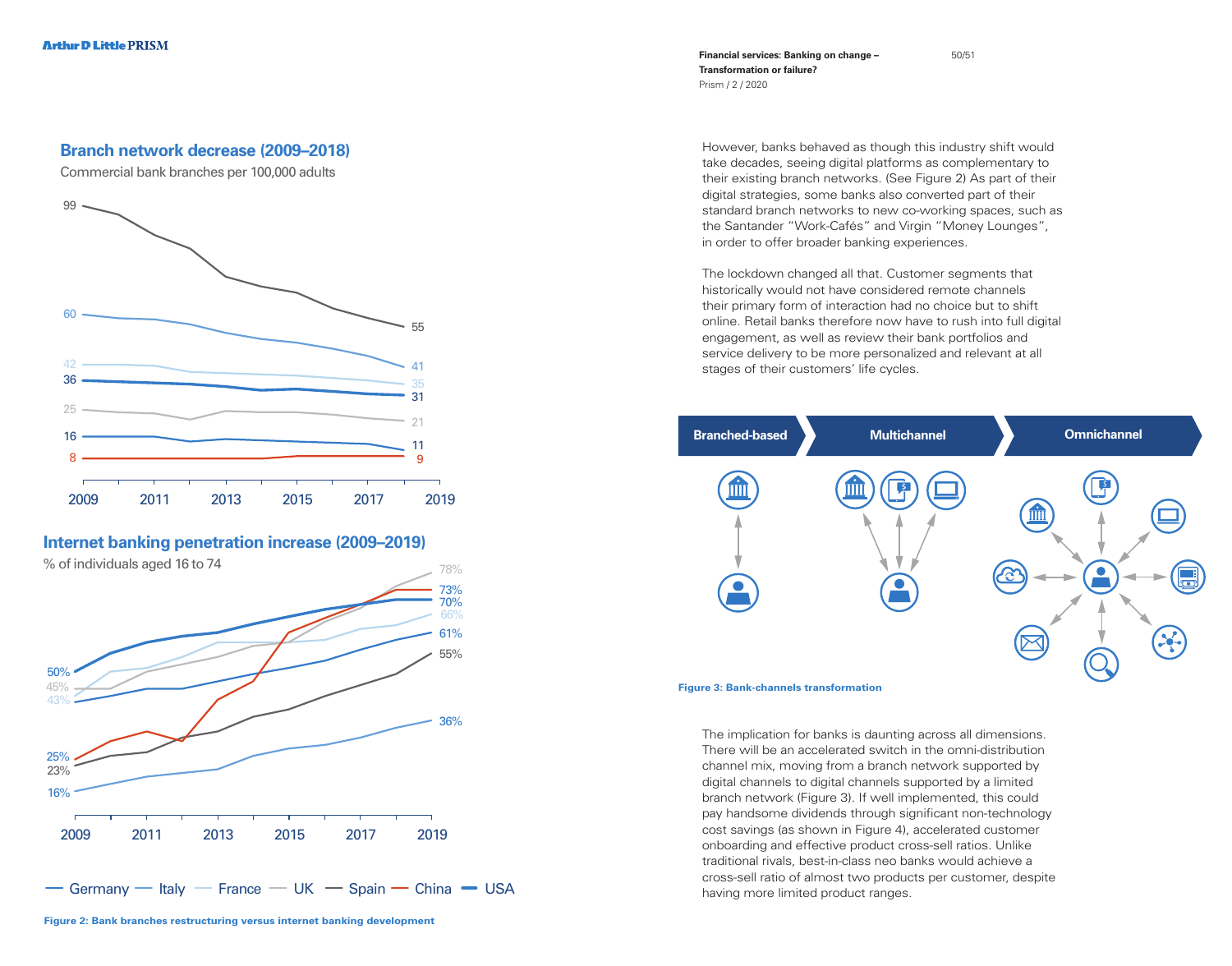

**Figure 4: Average cash cost comparison (both OPEX and CAPEX)**

#### **It's all about data**

When online channels predominate, every step along the customer journey has to be reinvented. Banks will need to improve the way they assess the identities of their customers, engage in a personal manner over digital channels and provide end-to-end digital products. The new customer journey pivots around smart use of data.

#### **i. Identity is the new currency**

 In a virtual world, digital identity is all that matters. "Know your customer" (KYC) has become a true challenge for all banks as fraud has become more sophisticated and intricate as technology has evolved. Regulators have increased the number of obligations, forcing banks to invest more and more in their KYC systems and expand their infrastructure to store higher amounts of customer data. The solution is not more raw consumer data, but instead, more sophisticated analytics to spot true fraudsters and avoid false positives.

**Financial services: Banking on change – Transformation or failure?**  Prism / 2 / 2020

> Institutions, particularly medium-size banks, will increasingly have to rely on third-party providers (fintechs) to seamlessly integrate client identity verification into their overall onboarding processes. It will require better data sources and use of AI to accelerate the current cumbersome process and offer speed and convenience to the customer.

### **ii. Intelligent personalized remote advisory and customercare capabilities are mandatory**

 Data enables retail banks to tailor services for each customer at the appropriate time. Banks can therefore benefit from data analytics powered by AI to anticipate customer needs before the actual purchase decision. This applies equally to lending and investment decisions.

 For example, the Commonwealth Bank of Australia has developed a best-in-class mortgage-sale process using a real-time digital platform solution. Its omnichannel integration enables a faster process throughout, using its mobile app at key milestones in the process while linking property-guide apps to the bank's mortgage-loan preapproval solution.

 Remote robotized advisory is rapidly becoming the norm for the affluent retail segments. A Morgan Stanley study shows that 30 percent of new investments in the US are through such services. These tools allow banks to meet customer-experience expectations, as well as address other lower-wealth segments that would otherwise be unprofitable.

#### **iii. Traditional products do not work on digital channels**

 Banks need to shift from standard products pushed across all segments to personalized product/service offerings at the appropriate moments in the customer life cycle, focusing on the "moments of truth". They must start by reducing product complexity, i.e., making their offerings easier to understand and manage through digital channels. Over time, banks need to learn to adapt to more sophisticated product portfolios such as mortgages and investment products. Finally, they should learn to adapt to their clients by offering hyper-personalized products for each customer.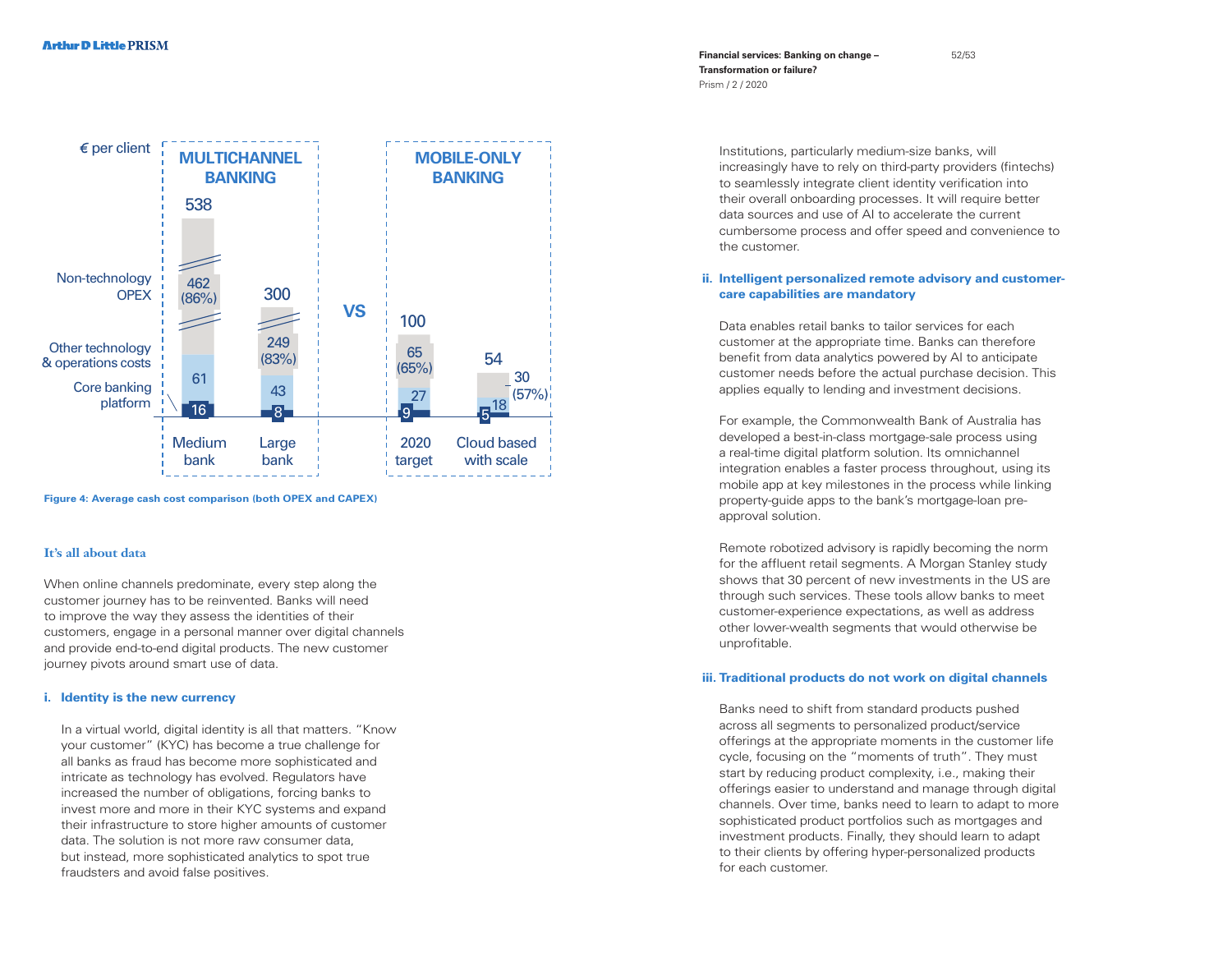## **iv. New credit scoring and credit life-cycle management is required**

 New technologies also allow for improved business decisions based on superior insight. The abnormal situation we are living through now makes credit ratings obsolete, as normally robust businesses and households suddenly have little or no income. AI can evaluate risk more precisely through deeper sectoral analysis for SMEs, or individual financial scanning processes and enhanced pricing models. NPLs can also be better managed along all stages of a bad loan life cycle thanks to data analytics, which allow banks to anticipate short-term client default situations. New entrants such as OakNorth are taking advantage of this opportunity, providing data- and technology-driven solutions that enable smarter decision-making across the loan life cycle.

 Opting for delaying tactics will not suffice. Adding a simple digital customer interface (balance and payment features) to appear digital – without addressing obsolete cost and revenue models, slow transformation of the branch network and undifferentiated value propositions – is a recipe for failure. In contrast, neobanks such as N26 and Tandem show fast customer growth, increasingly rich product portfolios and accelerated international expansion. (See Figures 5 and 6.)



**Figure 5: N26 evolution**

**Financial services: Banking on change –** 54/55 **Transformation or failure?**  Prism / 2 / 2020



**Figure 6: Tandem evolution**

#### **V. The technology imperative redoubled**

Production models need to gain efficiency and flexibility. Transaction costs and the overall cost of serving a customer need to decrease substantially to restore margins. This can only be achieved through next-generation technologies and more skilled workforces.

Legacy technology solutions are running out of steam. On average, IT costs in banking have grown at approximately 4 percent CAGR since 2013, wiping out cost reduction efforts in people and real estate. To make matters worse, less than 20 percent of IT spend is devoted to changing the bank. This share tends to be even smaller in times of economic hardship. Banks must exchange run costs for change costs, reducing the *run the bank* costs in middle-/back-office operations to enable higher investments in technology- and data-driven capabilities. (See Figure 7.)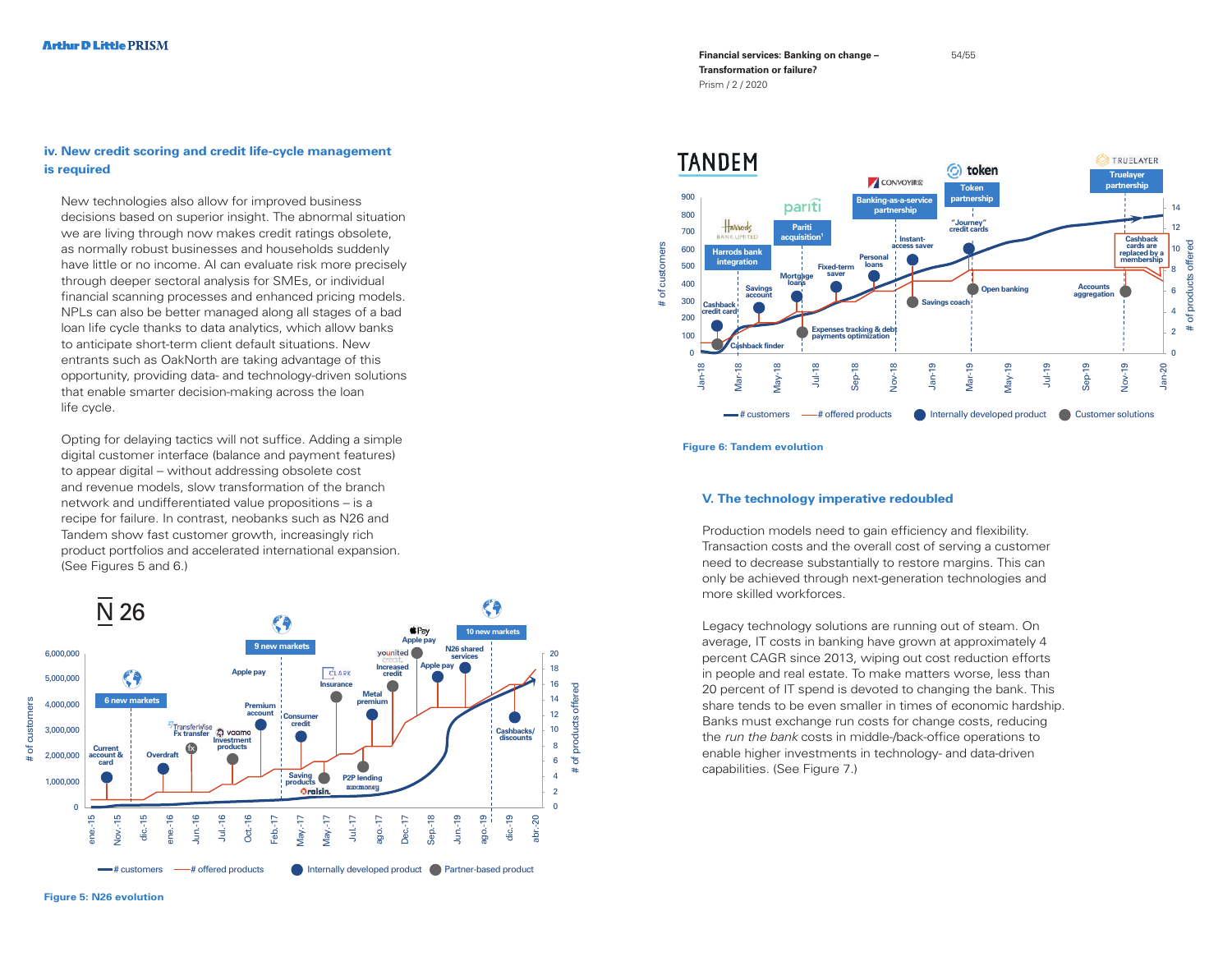

**Figure 7: Shift investments from "run the bank" to "change the bank"**

Next-generation banking architectures are mandatory to compete. A new technological stack will allow banks to lower costs (between 30 and 60 percent) in order to reduce time to deliver functionality changes (up to 10 times less), as well as increase flexibility. Reaching the full potential of new technologies implies revisiting the current back-office format and delivering greater industrialization through end-to-end automation. It also requires bank employees to upgrade their technology competencies to deal with the new tools.

Mutualization of commodity components should allow banks to further reduce costs. This could be the only way out for mid-size and small banks unable to achieve economies of scale. Mutualization also allows them to share the risks of technology innovation and legacy migration, as well as strengthen bargaining power (on costs and lock-in conditions) against technology providers through demand cooperation.

**Financial services: Banking on change – Transformation or failure?**  Prism / 2 / 2020

#### **Insight for the executive**

In summary, there are three imperatives for banks going forward:

## **1. Transform or be left behind**

If business- and operating-model transformations were key for banks before the crisis, it is now imperative for financial institutions to accelerate the transformation of their business models, operating model costs, delivery capabilities and technology. They must dare to be bold in the choices they make. Marginal or incremental improvements will not be able to save them.

#### **2. Mutualize non-differentiating capabilities**

The banking industry has historically been very reluctant to find ways to create scale and economies of scope through mutualization of non-customer-related activities. As a result, value has been transferred to third-party outsourcers that fulfill this role, although banks have so far not fully capitalized on their offshoring. Perhaps the banking industry can learn from its previously successful sectorial initiatives, such as SWIFT in the payment arena, at a time when radical change is required.

#### **3. Engage with the regulator**

The financial strain on the banking industry requires a new dialogue with the regulator, with the aim of allowing greater flexibility and enabling banks to better adapt to the new reality. While many regulators have been favoring the rise of fintechs and non-banks, archaic regulations have hampered banks' ability to compete with new disruptive models. Given their importance to the economy and its recovery, engagement is vital.

Banks will have a critical role to play in the post-COVID-19 economic recovery, but only if they can transform themselves fast enough to meet the economic challenge of cost leadership, capital adequacy and customer engagement. Short of this metamorphosis, as opposed to previous superficial transformation initiatives, banks will not only fail to be the economic lever required for corporate growth and renewed consumer spending, but also simply fail.

56/57